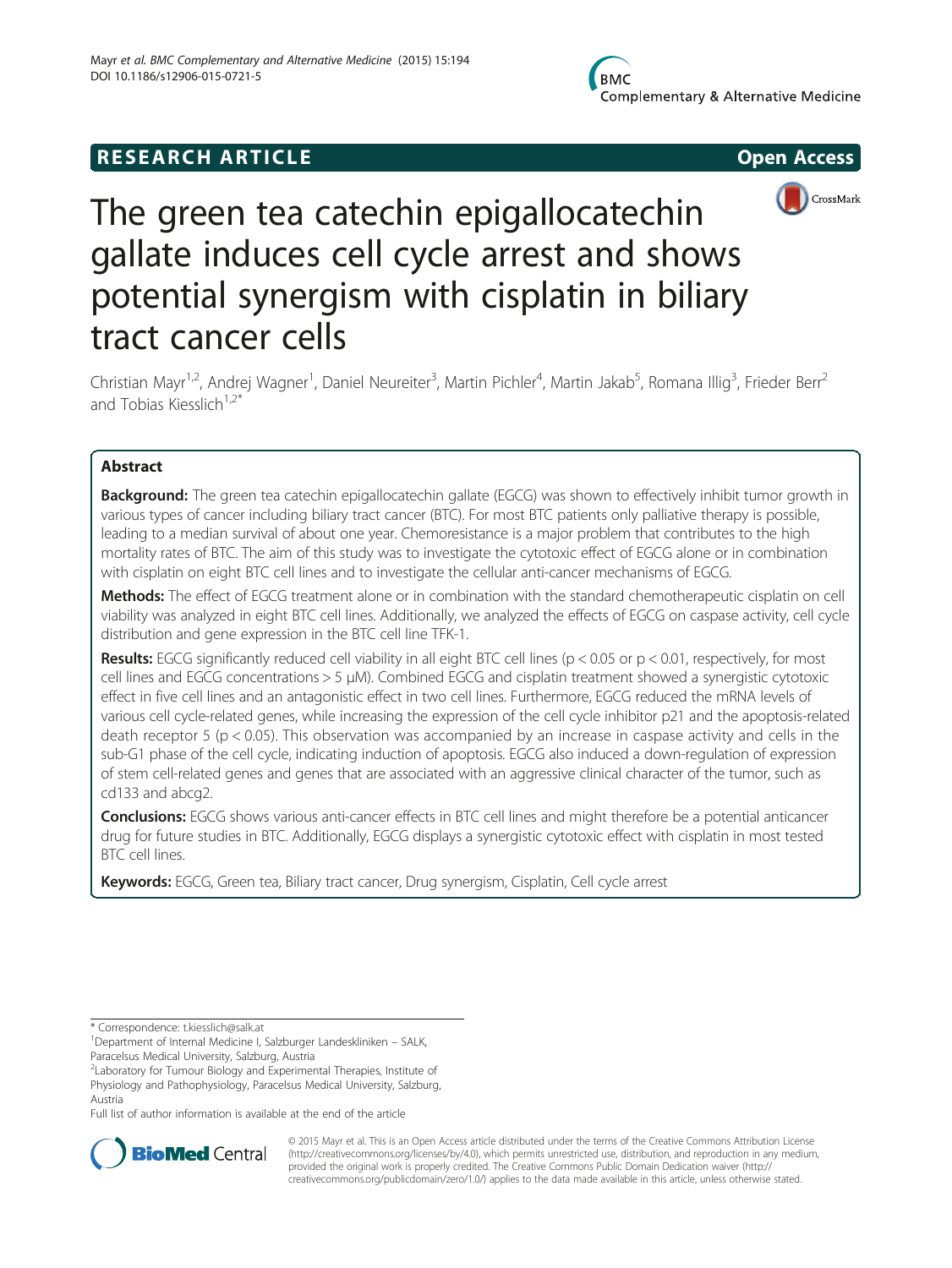# Background

Biliary tract cancer (BTC) develops at different locations within the biliary tree system. The prognosis for BTC remains very poor with a five year survival rate of only 10 % [[1\]](#page-5-0). Due to the silent clinical character of the malignancy, BTC patients are often diagnosed at late stages and only few patients are candidates for surgical resection – the currently only curative treatment option. Palliative chemotherapeutic therapy with cisplatin and gemcitabine achieves an average survival of about one year [\[1](#page-5-0), [2\]](#page-5-0). In general, high recurrence rates, the lack of suitable follow-up therapies and fast development of chemoresistance impede significant therapeutic success [[3\]](#page-5-0). Therefore, new therapeutic approaches that inhibit BTC tumorigenesis and that may also overcome or even reverse the chemoresistance of BTC cells are needed.

Green tea is a very popular beverage that had its origin in China several thousand years ago. Numerous studies prove that green tea consumption has cancer-preventive effects (reviewed in [\[4](#page-5-0)]). Green tea contains several catechins of which epigallocatechin gallate (EGCG) is the most abundant that furthermore shows the strongest anti-cancer effects [\[5](#page-5-0), [6\]](#page-6-0). Previous studies demonstrated that EGCG inhibited growth of cancer cells by causing apoptosis and cell cycle arrest in various types of cancer, such as lung cancer [[7\]](#page-6-0), prostate cancer [\[8](#page-6-0)–[10\]](#page-6-0), head and neck squamous carcinoma [[11\]](#page-6-0), hepatocellular carcinoma [\[12](#page-6-0)] as well as breast, colon, skin and bladder cancer [\[4](#page-5-0)] in vitro and in vivo. There is also evidence that EGCG has anti-cancer effects in BTC: two studies demonstrated that EGCG suppresses the growth and invasion potential of various human BTC cell lines [[13, 14](#page-6-0)]. Lang et al. showed that treatment with EGCG sensitized BTC cells to apoptosis caused by chemotherapeutics gemcitabine, mitomycin C or 5-fluorouracil. Additionally, EGCG reduced BTC tumor growth and increased sensitivity to gemcitabine in vivo. They also demonstrated, that combined EGCG and gemcitabine incubation was associated with a synergistic cytotoxic effect [[15](#page-6-0)]. This potential synergistic effect of EGCG with other chemotherapeutic compounds was also seen for the combination with vorinostat, a histone deacatylase inhibitor, in human HuCC-T1 cholangiocarcinoma cells [[16](#page-6-0)]. These studies make EGCG not only an interesting substance for single, but also a potentially attractive adjuvant substance for combined therapy of BTC *in vitro* and *in vivo* [[5\]](#page-5-0).

Based on these encouraging preliminary results and a paucity of data about a potential synergism of EGCG and cisplatin in BTC cells, we hypothesized that combined treatment of EGCG with cisplatin shows a synergistic cytotoxic effect. For this purpose, we used a comprehensive approach by testing combined EGCG and cisplatin treatment in a panel of eight different BTC cell lines. Since previous studies suggest that EGCG exhibits diverse anti-cancer effects, we explored the EGCG-caused changes in cell-cycle distribution, caspase activity and gene expression of selected cell cycle- and apoptosis-related genes as well as genes that are associated with an aggressive tumor character and potential cancer stem cell (CSC) status.

# **Methods**

# Substances and cell culture

EGCG was obtained from Sigma Aldrich (Vienna, Austria) and dissolved in  $H_2O$  to a stock concentration of 10 mM and stored in aliquots at -20 °C. Cisplatin was provided by the hospital's pharmacy (Landesapotheke, Salzburger Landeskliniken) as a stock solution of 3.33 mM and was stored at 4 °C. Resazurin was purchased from Sigma Aldrich and dissolved in Dulbecco's Phosphate Buffered Saline (DPBS, Sigma Aldrich). Overall five bile duct carcinoma cell lines CCSW-1 (G2 [\[17](#page-6-0)]), BDC (G4 [\[18](#page-6-0)]), EGI-1 (G3, [[19\]](#page-6-0)), SkChA-1 (G3, [\[20](#page-6-0)]), TFK-1 (G2, [\[21](#page-6-0)]) and three gallbladder cancer cell lines MzChA-1 (G1 [[20](#page-6-0)]), MzChA-2 (G2 [[20](#page-6-0)]) and GBC (G1 [[22\]](#page-6-0)) were cultured in high glucose Dulbecco's modified Eagle's medium (DMEM; Gibco, Life Technologies) supplemented with 10 % (v/v) foetal bovine serum (FBS; Gibco, Life Technologies) as described before [[23, 24](#page-6-0)] and are together termed as BTC cell lines [\[25\]](#page-6-0). For seeding we used the following cell numbers per  $cm<sup>2</sup>$  of the culture receptacle in 10 % FBS DMEM:  $3.95*10^4$  (BDC, MzChA-2), 4.74\*10<sup>4</sup> (CCSW-1, GBC), 5.53\*10<sup>4</sup> (SkChA-1), 6.32 $*10^4$  (EGI-1, TFK-1), and  $7.11*10^4$  (MzChA-1). For EGCG, cisplatin and combined drug treatment we used serum-free DMEM (sfDMEM) to avoid possible interactions of the drugs with components of the serum.

#### Drug cytotoxicity

We investigated the cell line- and dose-dependent cytotoxic effect of EGCG only and combined EGCG cisplatin treatment on cells grown in 96-well microplates. Quantification of cell viability was carried out using the resazurin assay and an Infinite M200 microplate reader (Tecan, Groedig, Austria) as described [[24, 26\]](#page-6-0). Cells were treated with a dilution series of EGCG (0.2- 400 μM) in sfDMEM for 72 h based on previously published concentration ranges [\[14](#page-6-0)–[16\]](#page-6-0). Viability was related to untreated cells (sfDMEM only) samples. For combined EGCG and cisplatin treatment, cells were incubated in sfDMEM for 72 h with various concentrations of each drug alone (EGCG: 5, 20, 50 and 80 μM; cisplatin: 10, 20, 40 and 80 μM; data only shown for 20 μM EGCG, 50 μM EGCG and 40 μM cisplatin, respectively) and two combinations (20  $\mu$ M EGCG + 40 μM cisplatin; 50 μM EGCG + 40 μM cisplatin). For drug combination experiments, cells were simultaneously incubated with sfDMEM containing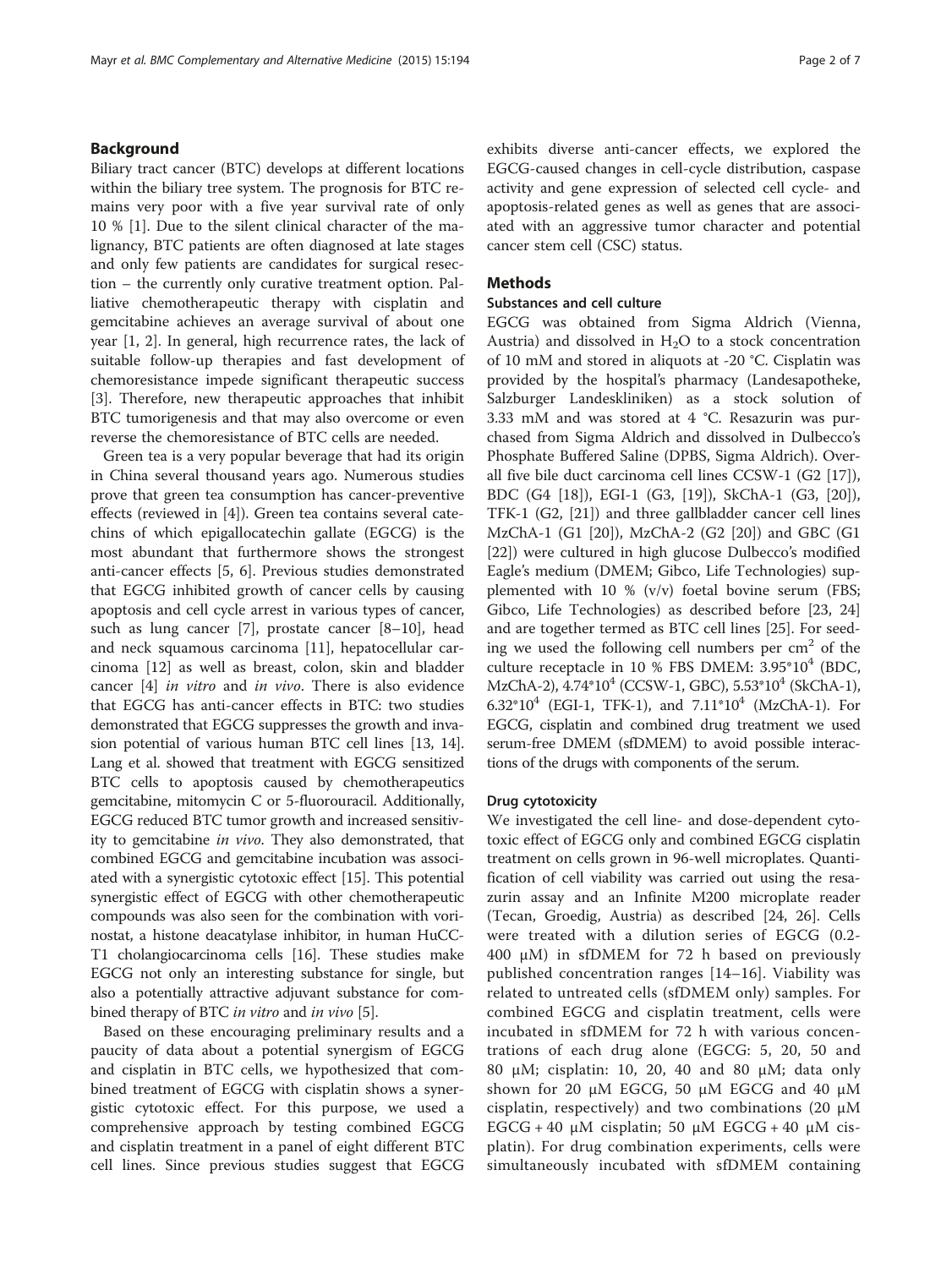<span id="page-2-0"></span>either single or combined drugs. Viability was measured using the resazurin assay and an Infinite M200 microplate reader (Tecan) and viability was related to untreated cells (sfDMEM only) samples. To evaluate potential synergistic cytotoxic effects of combined EGCG and cisplatin treatment, we calculated the combination index (CI) using the CompuSyn software ([www.combosyn.com](http://www.combosyn.com)). As described by Chou [[27](#page-6-0)], combinations that lead to a CI greater than 1.1 are termed as antagonistic, combinations that lead to a CI less than 0.9 are termed as synergistic and combinations that lead to a CI between 0.9 and 1.1 are termed as additive.

#### Gene expression analysis

TFK-1 cells were treated with 50 μM EGCG in sfDMEM in 60 mm cell culture dishes for 24 h. Total RNA was isolated using the RNeasy Kit and QIAshredder tubes (Qiagen). cDNA synthesis was done with the ImProm-II™ Reverse Transcription System (Promega). Quantification of gene expression was performed by quantitative real time reverse transcription PCR (qRT-PCR) using the GoTaq qPCR Master Mix (Promega) and a ViiA7 real time PCR system (Applied Biosystems, Life Technologies). All samples were measured at least in biological triplicates. Melting curve analysis was performed for each sample and primer pair to verify specificity of PCR products. Samples were normalized to beta-actin and treated samples were normalized to untreated controls according to the ΔΔCt method [[28\]](#page-6-0). Down-regulated genes ( $\Delta \Delta \text{C}t$  < 1) are represented as  $-(1/\text{fold change})$  for a more clear visualization.

# Caspase

TFK-1 cells were seeded in 96-well microplates and incubated with 50 μM EGCG in sfDMEM for 24, 48 and 72 h, respectively. Apoptosis analysis was performed using the Caspase-Glo® 3/7 Assay (Promega) according to the manufacturer's protocol with an Infinite M200 microplate reader (Tecan). For each time point, caspase activity was related to a corresponding untreated (sfDMEM only) control. Microscopic pictures were taken with an inverted phase contrast microscope (Motic AE31) which was equipped with a CCD-1300B digital camera (Allied Vision Technologies/VDS Vosskühler, Stadtroda, Germany) controlled by LUCIA imaging software (Laboratory Imaging Systems, Prague, Czech Republic).

# Cell cycle analysis

For cell cycle analysis, TFK-1 cells were seeded in 30 mm cell culture dishes for 72 h in sfDMEM medium containing 50 μM EGCG. After 72 h cells were harvested with 1x Trypsin-EDTA (0.5 %; Gibco, Life Technologies) and resuspended in 100 μL DBPS. Cells were

fixed by addition of 1 ml 75 % ice-cold EtOH and incubated for 15 min on ice. After centrifugation, cells were resuspended in 200 μL DBPS containing 0.04 mg/ml propidium iodide (Sigma Aldrich, Fluka) and 0.1 mg/ml RNase (Ribonuclease A from bovine pancreas, Sigma Aldrich) and incubated for 30 min at 37 °C protected from light. After addition of 500 μl DPBS, cell cycle analysis was carried out on a Quanta SC flow cytometer (Beckman Coulter, Krefeld, Germany). For data analysis FlowJo software was used (Ashland, Oregon, USA) [[29\]](#page-6-0).

# **Statistics**

All data points represent mean values of at least three biological replicates ± SEM. Paired student's t-test was used for calculation of significance between groups. All calculations were performed using OriginPro 9.1 (OriginLab, Northampton, MA, USA). Statistical results were considered significant (\*) or highly significant (\*\*) at  $p < 0.05$  and p < 0.01, respectively.

# Results

#### EGCG reduces cell viability in eight BTC cell lines

Treatment of eight BTC cell lines with different concentrations of EGCG (range: 0.2-400 μM) for 72 h significantly reduced the cell viability in all cell lines in a doseand cell line-dependent manner (Fig. 1). Interestingly, for all cell lines, except for GBC, cell viability noticeably declined for EGCG concentrations between 12.5 and 25 μM (for GBC between 50 and 100 μM). Treatment with the highest concentration of EGCG (400 μM) reduced the cell viability to almost 0 % for six cell lines (CCSW-1, EGI-1, GBC, MzChA-1, MzChA-2 and TFK-1) whereas for BDC and SkChA-1, a certain percentage of



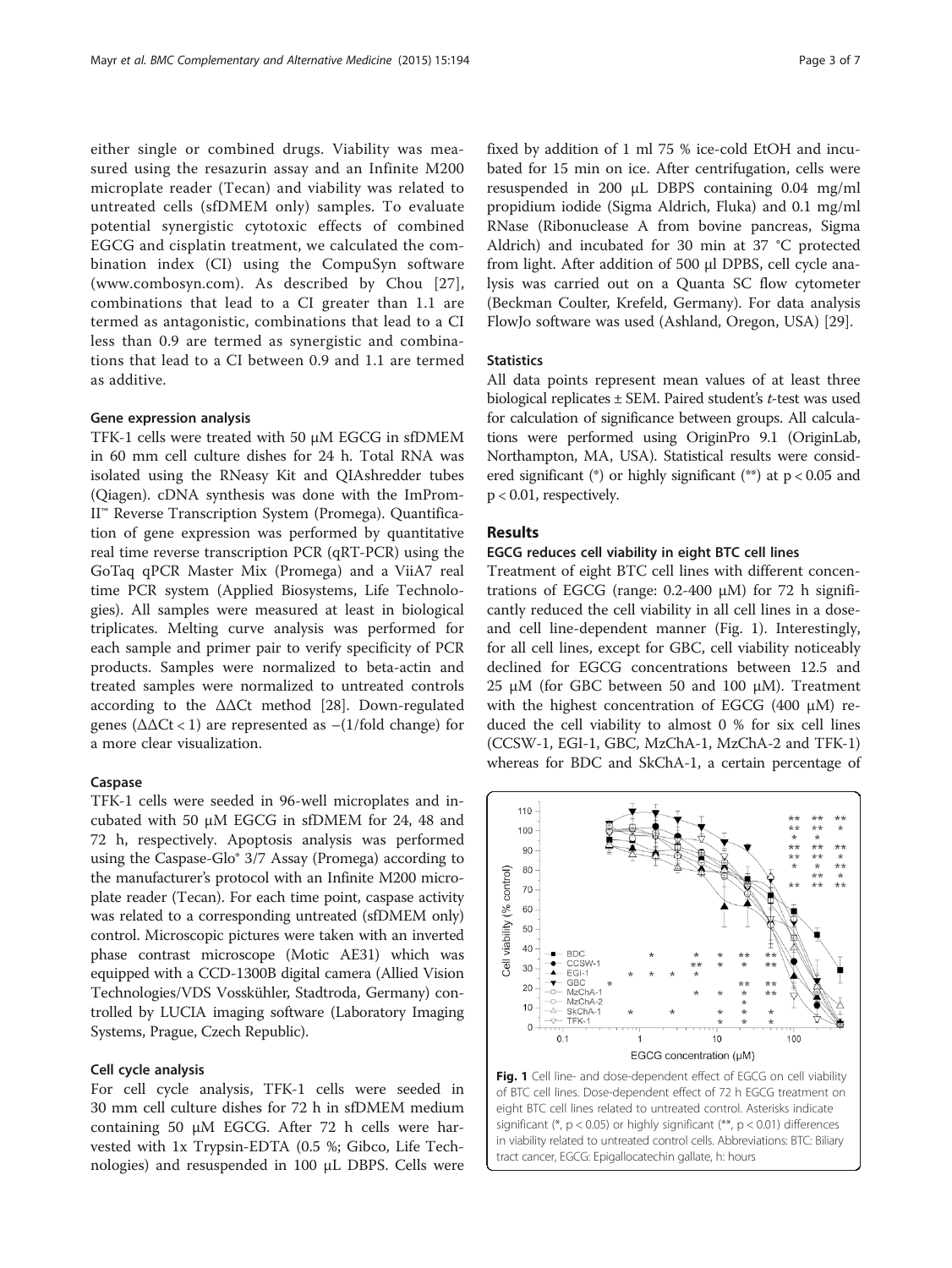cells (approximately 30 % for BDC and 10 % for SkChA-1, respectively) survived (Fig. [1\)](#page-2-0).

### Synergistic effect of EGCG and cisplatin treatment

To assess a potential synergistic effect, we measured the cell viability for single and combined treatments and calculated the combination index (CI). Combined EGCG and cisplatin treatment caused an antagonistic effect in two cell lines (CCSW-1 and EGI-1) for both tested combinations. For one cell line (SkChA-1) the data points achieved by single treatments were not suitable for CI calculation. The remaining five BTC cell lines showed a clear synergistic effect (BDC, GBC, MzChA-2, TFK-1; CI range 0.38 to 0.66) or a moderate synergistic effect (MzChA-1; CI range 0.83 to 0.85), respectively, for combined EGCG and cisplatin treatment (Fig. 2). Interestingly, the categorization (synergistic versus antagonistic)of the CI remained the same for both combinations (20 μM EGCG and 40 μM Cis; 50 μM EGCG and 40 μM Cis) for all cell lines with a synergistic and antagonistic CI, respectively.

# Caspase activity

Previous studies showed that EGCG causes apoptosis in cancer cells [[30\]](#page-6-0). Treatment of TFK-1 cells with 50 μM EGCG caused a steady increase of caspase activity after 24 h and 48 h, respectively, whereas after 72 h caspase activity was reduced to its original value (Fig. [3a](#page-4-0)). This suggests that EGCG is able to slightly induce apoptosis in TFK-1 cells.

# Cell cycle distribution

To confirm the increase in apoptosis we performed cellcycle analysis of TFK-1 cells. EGCG treatment increased the percentage of cells in sub-G1 (from 8.4 % to 19.2 %),

again indicating apoptosis. Additionally, we observed a decrease of cells in G2/M (from 33.3 % to 19.4 %). The overall percentage of cells in G0/G1 and S-phases remained unchanged (Fig. [3b](#page-4-0)).

#### Gene expression

In a last step we investigated the effect of EGCG treatment on the expression of cell cycle- (ccna2, ccnb1, ccnd1, ccne1, e2f1) and apoptosis-related genes (dr5, p21), genes that play a role in a potential CSC phenotype (cd24, cd133) and multidrug resistance (abcg2), as well as genes that are related to general enhanced aggressiveness of BTC (eed, ezh2, suz12): EGCG reduced the expression of ccna2, ccnb1, ccnd1 and e2f1, but not of ccne1 in TFK-1 cells. This was accompanied by an enhanced level of dr5 and p21 gene expressions. In addition, we saw a reduction of mRNA levels of cd24 and cd133 as well as of abcg2 and e2f. Interestingly, we also observed a decline of the expression of the three core components of the polycomb repressive complex 2 (PRC2, a major epigenetic regulator) eed, ezh2 and suz12 to different extent (Fig. [4](#page-4-0)).

#### **Discussion**

In our study we investigated the effect of EGCG treatment alone and in combination with the standard chemotherapeutic cisplatin on the viability of eight different BTC cell lines. Furthermore we studied the effects of EGCG on caspase activity, cell cycle and gene expression of genes related to different aspects of BTC tumorigenesis in the established BTC cell line TFK-1 [[21\]](#page-6-0).

Incubation with EGCG led to a significant reduction of cell viability in all eight BTC cell lines. The effect was concentration-dependent in most cell lines. At the highest concentration of 400 μM, for six cell lines (CCSW-1,



were evaluated in eight BTC cell lines. Cell viability is represented relative to untreated control. For SkChA-1 cells, values from single treatments were suitable for CI calculation. Single treatments, as well as drug combinations are indicated as "+". Based on [\[27](#page-6-0)], the CI was calculated: a CI less than 0.9 represents a synergistic, a CI greater than 1.1 an antagonistic and a CI between 0.9 and 1.1 an additive effect. CI values are shown within the bars of the drug combinations. Abbreviations: BTC: Biliary tract cancer, CI: combination index, EGCG: Epigallocatechin gallate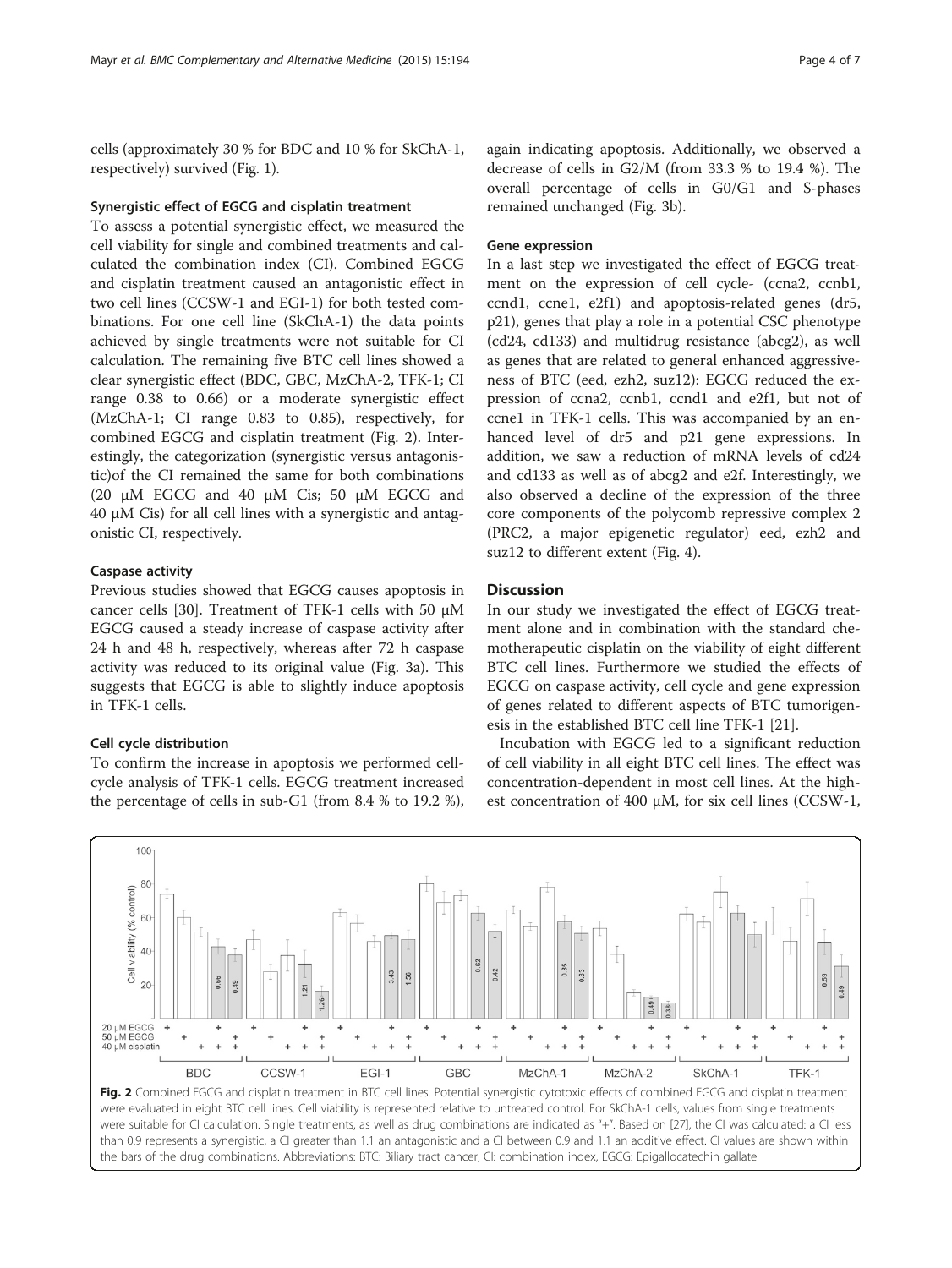<span id="page-4-0"></span>



Fig. 4 Effect of EGCG on gene expression in TFK-1 cells. TFK-1 cells were treated with 50 μM EGCG for 24 h. All samples were normalized to beta-actin and mRNA levels are presented relative to untreated controls according to the ΔΔCt method [[28\]](#page-6-0). Asterisks indicate significant (p < 0.05) differences. Abbreviations: abcg2: ATP-binding cassette, sub-family G, member 2; ccna2: cyclin A2; ccnb1: cyclin B1; ccnd1: cyclin D1; ccne1: cyclin E1; cd133: prominin 1; cd24: CD24 molecule; dr5: tumor necrosis factor receptor superfamily, member 10b; e2f1: E2F transcription factor 1; eed: embryonic ectoderm development; EGCG: Epigallocatechin gallate; ezh2: enhancer of zeste homolog 2; h: hours, p21: Cyclin-Dependent Kinase Inhibitor 1A; suz12: SUZ12 polycomb repressive complex 2 subunit

EGI-1, GBC, MzChA-1, MzChA-2 and TFK-1) almost no vital cells were measurable, whereas for BDC and SkChA-1 a certain amount of cells survived, indicating different responsiveness to EGCG treatment. These findings are in line with a study carried out by Takada and colleagues, which showed that EGCG inhibited cell growth in a dose-dependent manner in three BTC cell lines (TGBC-2, SkChA-1 and NOZC-1) [\[13](#page-6-0)]. Furthermore, Lang et al. presented that EGCG not only reduced in vivo growth of MzChA-1 cells in a mouse model, but also that EGCG had no cytotoxic effect on nonmalignant human cholangiocytes [[15\]](#page-6-0).

It is also known from previous studies that EGCG exhibits synergistic effects with other anticancer compounds [\[8](#page-6-0), [31](#page-6-0)–[34\]](#page-6-0). As for BTC, studies showed that EGCG was able to increase toxicity of the histone deacetylase inhibitor vorinostat [\[16\]](#page-6-0) and the chemotherapeutics gemcitabine, mitomycin and 5-fluorouracil [\[15](#page-6-0)], respectively. Since, to our knowledge, no published data describe the combination of EGCG and the standard chemotherapeutic cisplatin in BTC cells, we asked the question if this combination acts synergistically. To distinguish additive from real synergistic cytotoxic effects of combined EGCG and cisplatin treatment we used the CI based on the study by Chou [\[27](#page-6-0)]. For five cell lines (BDC, GBC, MzChA-1, MzChA-2 and TFK-1) we saw a synergistic effect, whereas for two cell lines (CCSW-1 and EGI-1) we obtained an antagonistic effect of combined EGCG and cisplatin treatment (for SkChA-1 the measured values for single treatments were not suitable for CI calculation). These data indicate that the cytotoxic effect of EGCG and cisplatin co-treatment is highly cellline dependent and can lead to either synergistic or antagonistic effects. Similar results were also observed in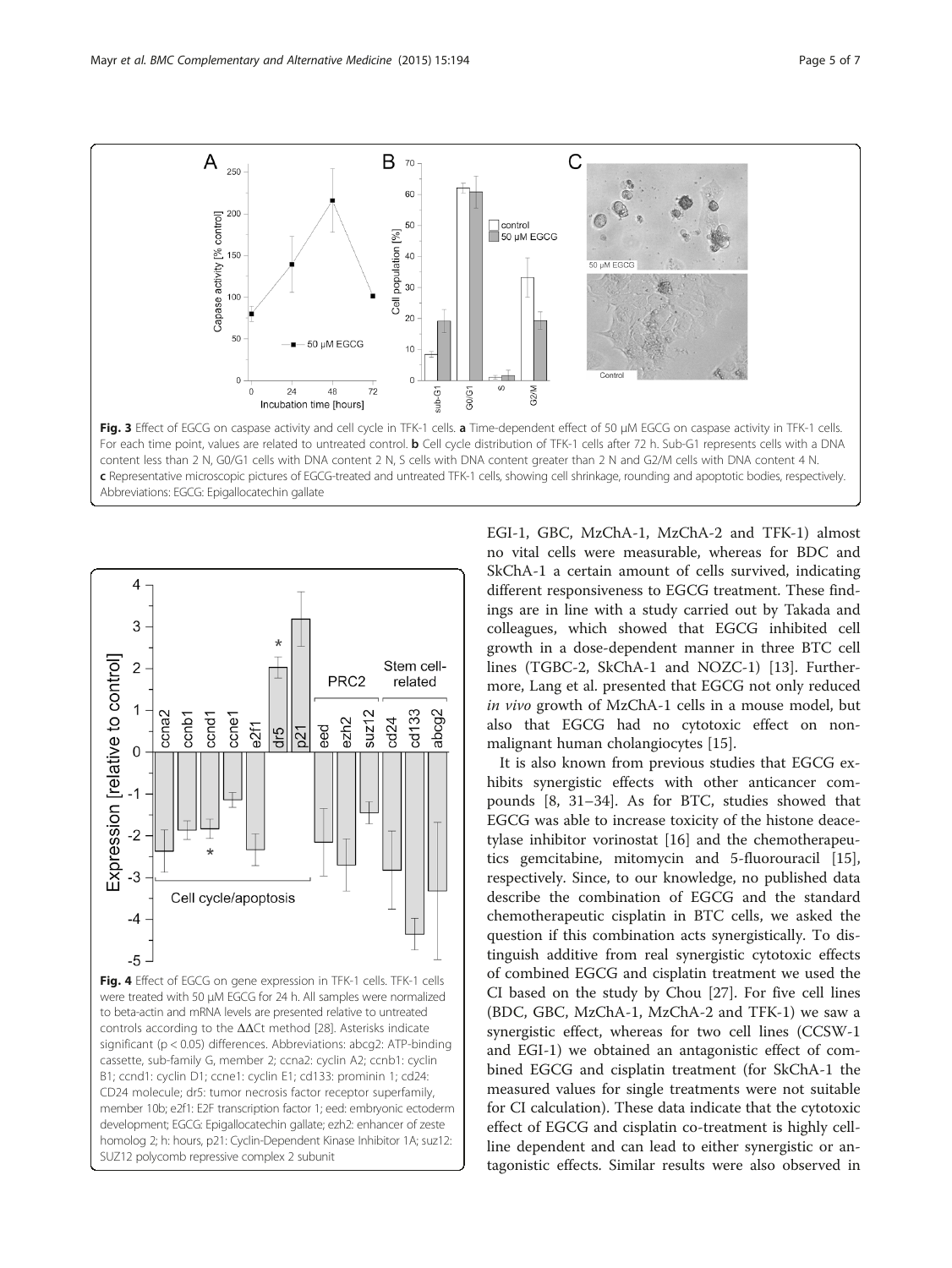<span id="page-5-0"></span>non-small cell lung cancer cell lines where the efficacy of cisplatin was enhanced by EGCG in one cell line, but antagonized in another cell line [\[31\]](#page-6-0). One suggested mechanism that may lead to a synergistic effect of EGCG and cisplatin co-treatment is that EGCG sensitizes (cisplatinresistant) cancer cells to cisplatin treatment [\[7, 32](#page-6-0)]. Chemoresistant cells often over-express multidrug-resistance genes, such as abcg2, an ATP-binding cassette subfamily G2 member, that also might play a role in CSC [\[35\]](#page-6-0). Lee et al. showed that in head and neck squamous carcinoma, EGCG enhanced cisplatin efficacy by down-regulation of abcg2 [\[11](#page-6-0)]. In line with these results, EGCG reduced abcg2 mRNA expression in TFK-1 cells in the present study, which may explain the observed synergistic cytotoxic effect of combined EGCG and cisplatin treatment.

The cytotoxic effect of EGCG has in part been ascribed to cell cycle arrest [4, [9\]](#page-6-0). In our study, EGCG caused down-regulation of cell cycle-promoting genes ccna2, ccnb1, ccnd1 and e2f1, whereas the expression of the cell cycle inhibitor p21 and the apoptosis-related gene dr5 were up-regulated. These effects on mRNA expression were accompanied by a moderate increase of caspase activity, as well as an increase in sub-G1 population (indicating apoptosis) and a decrease in G2/M (indicating cell cycle arrest), respectively. One potential underlying mechanism might be the down-regulation of ccnd1 in the early phases of the cell cycle, inhibiting e2f1 to attain its active form, which in turn prevents the activation of ccna2, leading to cell cycle arrest and apoptosis. Another hypothesis could base on up-regulation of p21 which also inhibits ccna2 activation, again leading to cell cycle arrest and apoptosis [[36\]](#page-6-0). Interestingly, we did not recognize an increase of p53 mRNA levels (data not shown), which suggests that the potential p21-mediated effect on the cell cycle may be independent of p53 or that the effect is executed by p21 rather than p53 as already shown in another study [\[9](#page-6-0)].

EGCG also slightly reduced mRNA levels of the two stem cell-related genes cd24 and cd133, known to be associated with enhanced aggressiveness, higher tumorigenic potential and stem cell status in BTC [\[37](#page-6-0)–[39\]](#page-6-0). We also recognized that EGCG down-regulated the three core components of the PRC2 complex (eed, ezh2 and suz12), which is a major epigenetic regulator that performs trimethylation of histone 3 at lysine 27. Ezh2 is the enzymatically active molecule of this complex and was found to be over-expressed in BTC specimen and connected to poor clinical features as recently reviewed [[40](#page-6-0)]. Interestingly, EGCG treatment had the strongest effect on ezh2 expression in the present study. This goes in line with the results presented by Choudhury and colleagues, who showed that EGCG alone and in combination with the PRC2 inhibitor 3-Deazaneplanocin A effectively reduced PRC2 activity in skin cancer cells [\[41\]](#page-6-0).

#### Conclusions

EGCG is a potent drug for treatment of BTC in vitro. EGCG significantly reduced cell viability of all eight BTC cell lines and for most cell lines a synergistic cytotoxic effect could be shown, when combined with the standard chemotherapeutic drug cisplatin. Additionally, EGCG showed a profound effect on the cell cycle, which changes were confirmed indirectly by down-regulation of various cell cycle-dependent genes, enhanced caspase activity and cell cycle arrest. Furthermore, EGCG might also have an effect on cancer stem cell properties. All these results suggest that EGCG may be a promising and versatile (adjuvant) drug for future in vivo experiments concerning BTC. Several completed or currently active and recruiting clinical phase I or II trials  $(n > 20)$ include EGCG as a chemopreventive or supportive drug in various tumor entities ([www.clinicaltrials.gov\)](http://www.clinicaltrials.gov). Therefore, future clinical studies need to fully evaluate the potential of the green tea constituent EGCG as an adjuvant or chemopreventive drug for BTC.

#### Competing interests

The authors declare that they have no competing interests.

#### Authors' contributions

CM, AW, FB, DN and TK designed the study. CM and TK performed the general experimental work. MJ contributed to flow cytometry measurements. CM, AW, MP, RI and TK analyzed the data. CM wrote the manuscript. All authors read and approved the manuscript draft.

#### Acknowledgements

This study was supported by funds of the Oesterreichische Nationalbank (Anniversary fund, project number: 14842) and the research fund of the Paracelsus Medical University Salzburg (grant No. A12-02-006-KIE).

#### Author details

<sup>1</sup>Department of Internal Medicine I, Salzburger Landeskliniken - SALK Paracelsus Medical University, Salzburg, Austria. <sup>2</sup> Laboratory for Tumour Biology and Experimental Therapies, Institute of Physiology and Pathophysiology, Paracelsus Medical University, Salzburg, Austria. <sup>3</sup>Institute of Pathology, Salzburger Landeskliniken – SALK, Paracelsus Medical University, Salzburg, Austria. <sup>4</sup>Department of Experimental Therapeutics, The University of Texas MD Anderson Cancer Center, Houston, Texas, USA. <sup>5</sup>Laboratory for Functional and Molecular Membrane Physiology, Institute of Physiology and Pathophysiology, Paracelsus Medical University, Salzburg, Austria.

#### Received: 3 April 2015 Accepted: 12 June 2015 Published online: 23 June 2015

#### References

- 1. Rizvi S, Gores GJ. Pathogenesis, diagnosis, and management of cholangiocarcinoma. Gastroenterology. 2013;145(6):1215–29. doi[:10.1053/j.gastro.2013.10.013.](http://dx.doi.org/10.1053/j.gastro.2013.10.013)
- 2. Valle J, Wasan H, Palmer DH, Cunningham D, Anthoney A, Maraveyas A, et al. Cisplatin plus gemcitabine versus gemcitabine for biliary tract cancer. N Engl J Med. 2010;362(14):1273–81. doi[:10.1056/NEJMoa0908721.](http://dx.doi.org/10.1056/NEJMoa0908721)
- Patel T. Cholangiocarcinoma–controversies and challenges. Nat Rev Gastroenterol Hepatol. 2011;8(4):189–200. doi[:10.1038/nrgastro.2011.20](http://dx.doi.org/10.1038/nrgastro.2011.20).
- 4. Hu G, Zhang L, Rong Y, Ni X, Sun Y. Downstream carcinogenesis signaling pathways by green tea polyphenols: a translational perspective of chemoprevention and treatment for cancers. Curr Drug Metab. 2014;15(1):14–22.
- 5. Fujiki H, Sueoka E, Watanabe T, Suganuma M. Synergistic enhancement of anticancer effects on numerous human cancer cell lines treated with the combination of EGCG, other green tea catechins, and anticancer compounds. J Cancer Res Clin Oncol. 2014. doi:[10.1007/s00432-014-1899-5](http://dx.doi.org/10.1007/s00432-014-1899-5).